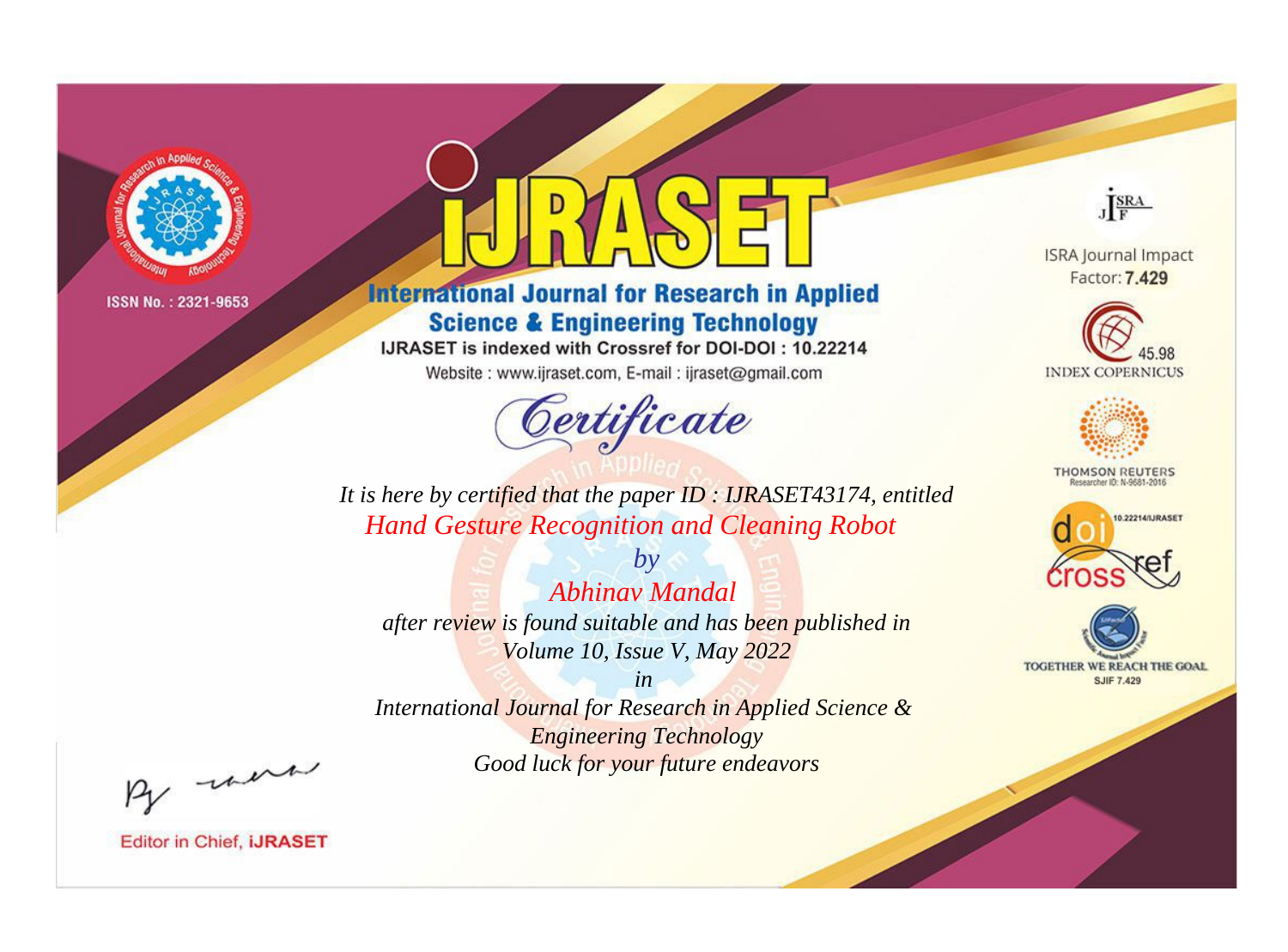

# **International Journal for Research in Applied Science & Engineering Technology**

IJRASET is indexed with Crossref for DOI-DOI: 10.22214

Website: www.ijraset.com, E-mail: ijraset@gmail.com



JERA

**ISRA Journal Impact** Factor: 7.429





**THOMSON REUTERS** 



TOGETHER WE REACH THE GOAL **SJIF 7.429** 

*It is here by certified that the paper ID : IJRASET43174, entitled Hand Gesture Recognition and Cleaning Robot*

*by Utkarsh Bhujade after review is found suitable and has been published in Volume 10, Issue V, May 2022*

*in* 

*International Journal for Research in Applied Science & Engineering Technology Good luck for your future endeavors*

By morn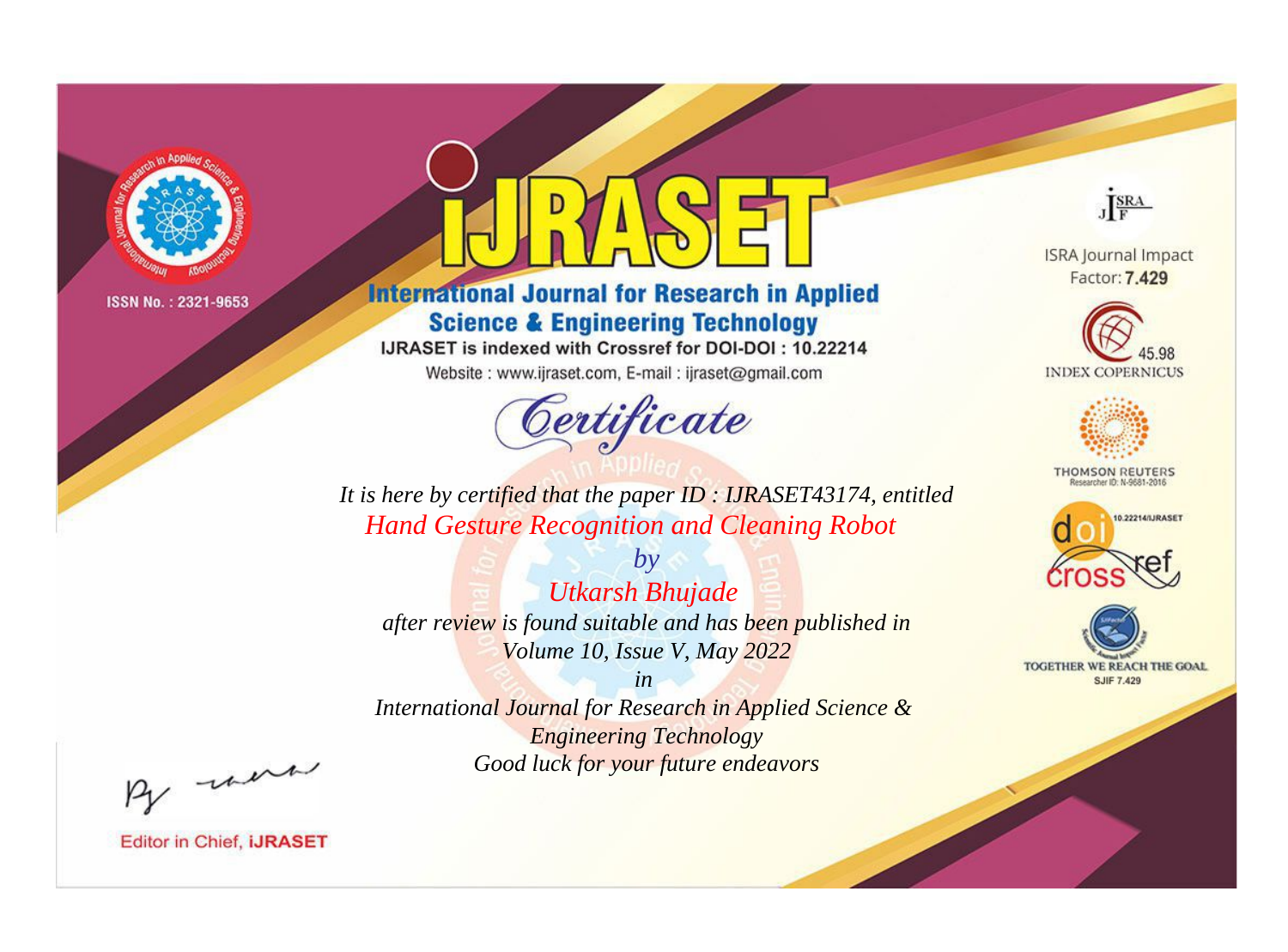

# **International Journal for Research in Applied Science & Engineering Technology**

IJRASET is indexed with Crossref for DOI-DOI: 10.22214

Website: www.ijraset.com, E-mail: ijraset@gmail.com



JERA

**ISRA Journal Impact** Factor: 7.429





**THOMSON REUTERS** 



TOGETHER WE REACH THE GOAL **SJIF 7.429** 

*It is here by certified that the paper ID : IJRASET43174, entitled Hand Gesture Recognition and Cleaning Robot*

*by Ronit Bagde after review is found suitable and has been published in Volume 10, Issue V, May 2022*

*in* 

*International Journal for Research in Applied Science & Engineering Technology Good luck for your future endeavors*

By morn